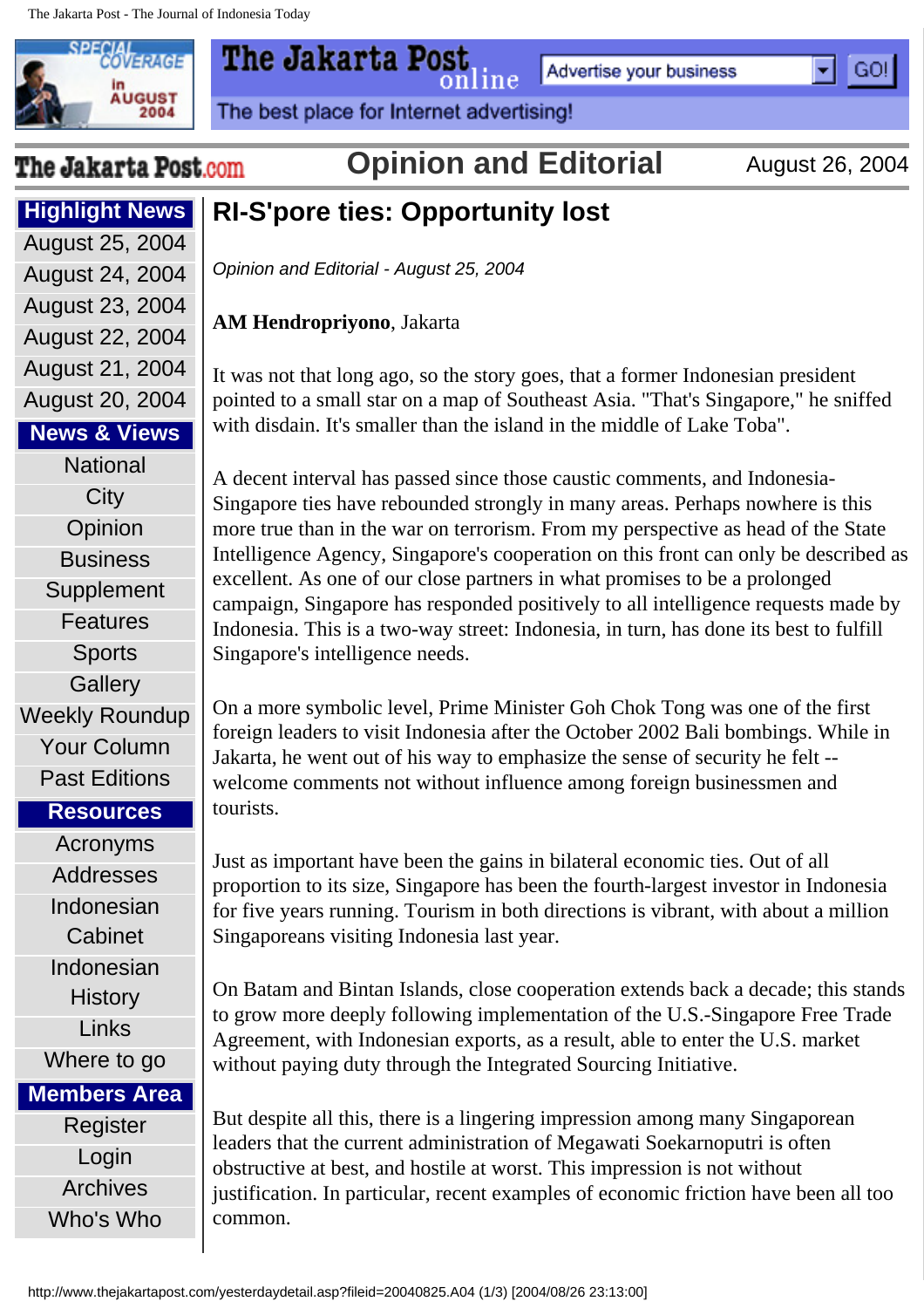## The Jakarta Post - The Journal of Indonesia Today







Worse, one usually comes away with the feeling that much of this friction is due to a lack of willingness by some Indonesian officials to tackle hard reforms at home. Example: Rather than reigning in administrative corruption around Riau to correct customs shortfalls, one senior official recently pinned blame solely on alleged Singaporean smugglers.

Another point of contention is maritime security along the Malacca Strait. There is no understating the importance of this checkpoint. Some 800 kilometers long, it hosts about 5,000 ships a year. This includes some 72 percent of the supertankers and heavy vessels moving between the Indian and Pacific Oceans.

Obviously, were traffic to be seriously impeded along the strait, the negative impact rippling across the economies of East Asia would be enormous. This is, unfortunately, an all too real possibility. For one thing, piracy is on the increase. According to the International Maritime Bureau, there were 16 piratical attacks along the strait in 2002; that number rose to 28 during 2003.

Furthermore, there is the threat of maritime terrorism. Senior Jamaah Islamiyah terrorists now in detention have admitted that attacks on Malacca shipping traffic have been contemplated in the recent past. Should a supertanker along the strait be sabotaged, especially near territorial waters, the economic and ecological fallout would be enormous.

But despite such threats, security along the strait has been sorely lacking. This is partly for jurisdictional reasons: Three countries have territorial waters extending into the strait, complicating naval coordination. Part, too, is due to a lack of resources: Attrition since the 1997 economic crisis has hit regional navies rather hard, none more so than that of Indonesia.

Looking at the shortfall in maritime patrols along the length of the strait, Singapore earlier this year raised the possibility of inviting a third party to guarantee maritime security. This would have been done through the U.S. Regional Maritime Security Initiative, part of the Proliferation Security Initiative meant to combat global terrorism. To support the scheme, Singapore officially dedicated naval facilities at its Changi Naval Base in May; these were built to the specifications of U.S. warships. Search<br> **Example 18.** Looking at the shortfall in maritime patrols along the<br> **Example 18.** Looking at the shortfall in maritime patrols along the<br>
security. This would have been done through the U.<br>
Initiative, part of th

Reacting to the concerns raised by Singapore, Indonesia and Malaysia have attempted to shore up security measures by the three littoral states. A meeting of the Indonesia-Malaysia Joint Commission in May, for example, resulted in pledges to enhance bilateral naval cooperation. Malaysia, in particular, announced it would establish a coast guard over the coming year.

Most recently, in July, the Indonesian, Malaysian and Singaporean navies agreed to commence joint patrols along the strait. They also agreed to establish a naval hotline and to use common radio frequencies to ease communications.